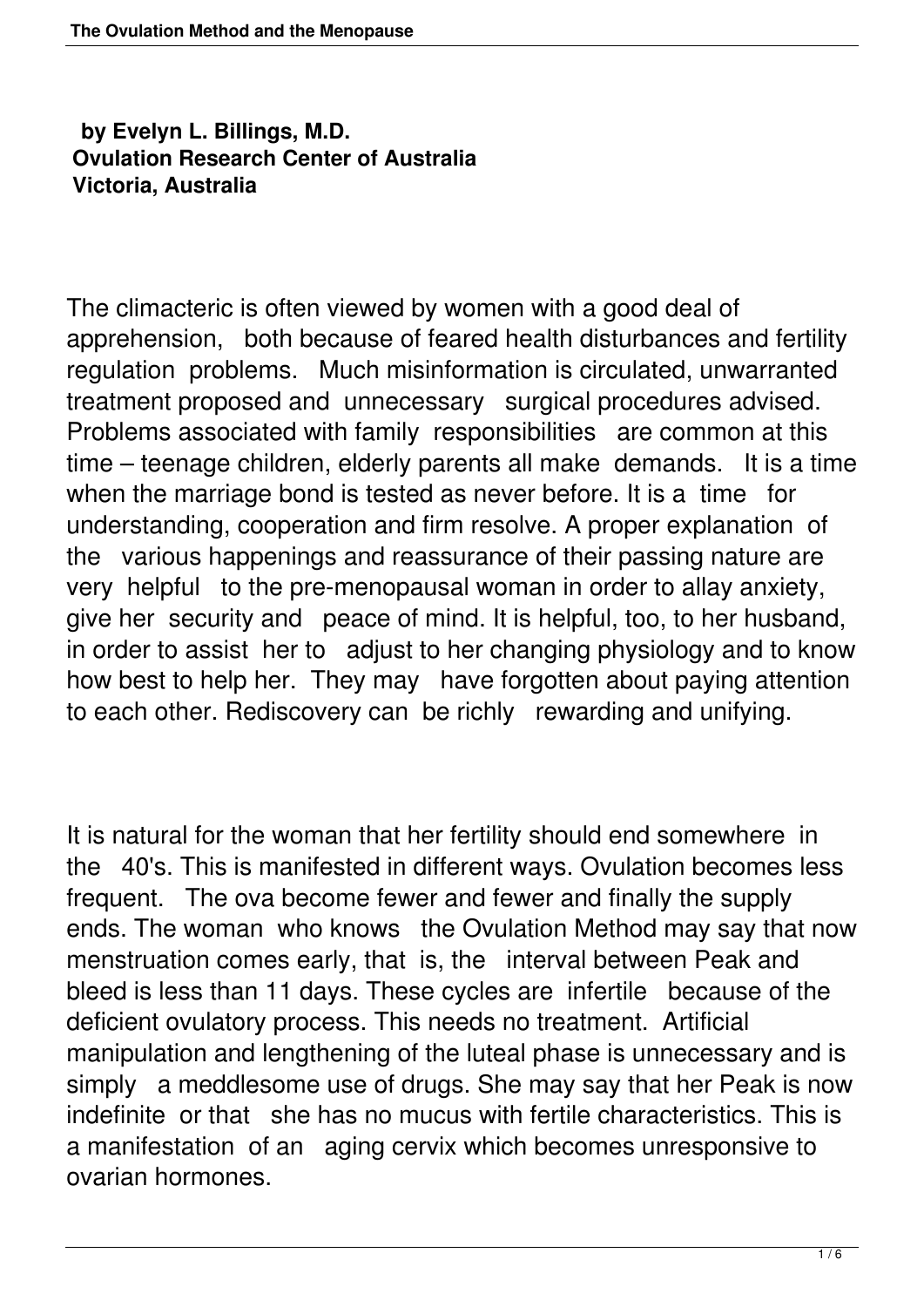The phenomenon of hot flushes, characteristic of low estrogen at this time, does not harm the woman beyond the discomfort and embarrassment they cause. They disappear intermittently for weeks at a time, without treatment, and finally stop altogether, as the woman's estrogens fluctuate widely over the climacteric years, before the hormones finally adjust and stabilize.

Heavy bleeding may occur with clotting, enough to cause anemia if it is persistent. This anemia must be treated with iron. Anemia is responsible for fatigue, debility and irritability, and responds very quickly to treatment. This bleeding is sometimes "break-through" bleeding which occurs when the estrogen is high and most likely when ovulation has been delayed. "Withdrawal" bleeding occurs when estrogen falls from a high to a low level. Sometimes a synthetic progestin is used to stop bleeding and, if so, it should be given for a short time only, so as not to replace the normal hormonal mechanisms of the climacteric, or interfere unduly with the natural decline in fertility.

Prolonged low estrogens sometimes result in changes in the lining of the vagina, causing it to become thin and dry. This may be responsible for painful intercourse, especially if the woman is fearful of pregnancy and is therefore unresponsive, or even resentful and uninviting. Sympathetic counseling and skilled teaching can explain the natural process of vaginal lubrication which respond to unselfish loving.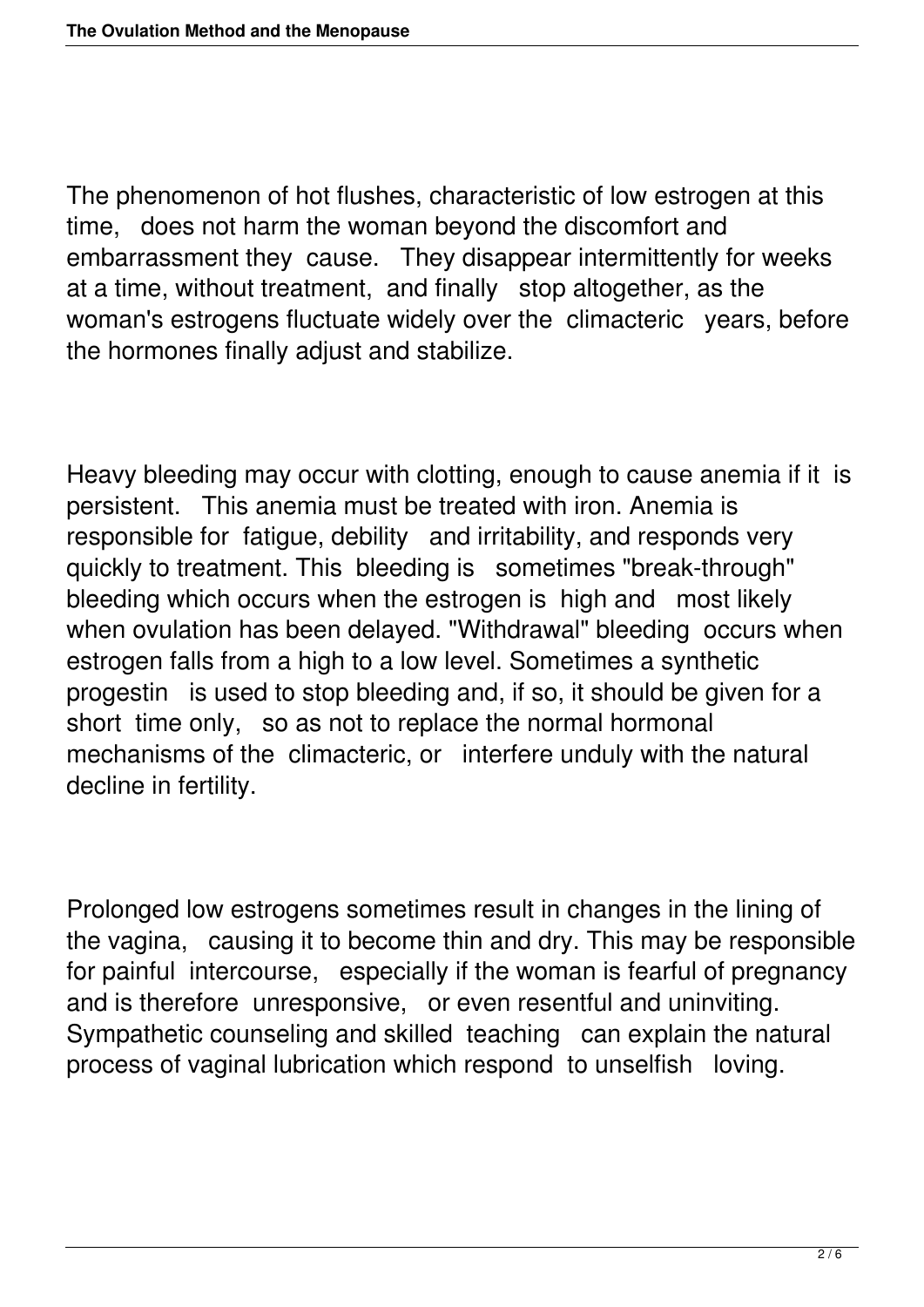The bladder may also be affected, causing some frequency of urination and increased susceptibility to urinary infection. This condition may be benefited by vaginal application of an estrogen cream for short repeated treatments, again following the principle of avoiding "take-over" of the body's natural processes for any prolonged length of time. Charting and application of the Ovulation Method rules should be continued, even though some abnormal mucus patterns will occur while the medication is continuing. It cannot be supposed that the woman is automatically rendered infertile by the treatment. Replacement therapy, by hormones which prolong cyclical bleeding beyond nature's limits, sometimes cause irregular and unexplained bleeding which must be distinguished from carcinomatous lesions by surgical procedures. Because of the risk to heart and brain by disease of the blood vessels, it is considered best to avoid prolonged synthetic hormonal medication, and confine it to use under exceptional circumstances, which are usually temporary. Unusual bleeding must always be diagnosed before any attempt is made to control it by hormonal therapy. There is still much debate concerning prevention of osteoporosis, and no satisfactory procedure has been defined. Due consideration should be paid to the fact that natural estrogens fluctuate widely in the peri menopausal years, and that synthetic hormones carry the possibility of some serious consequences. At this time in a woman's life, if she has been a Rhythm Method user, she may notice that her cycles are becoming irregular and therefore a source of confusion to her.

Bleeds become either scanty or very heavy. She may find her shape changes with loss of her waist. Her weight may increase and she may suffer unusual breast discomfort. Most of these problems are passing.

## **The Mucus Pattern**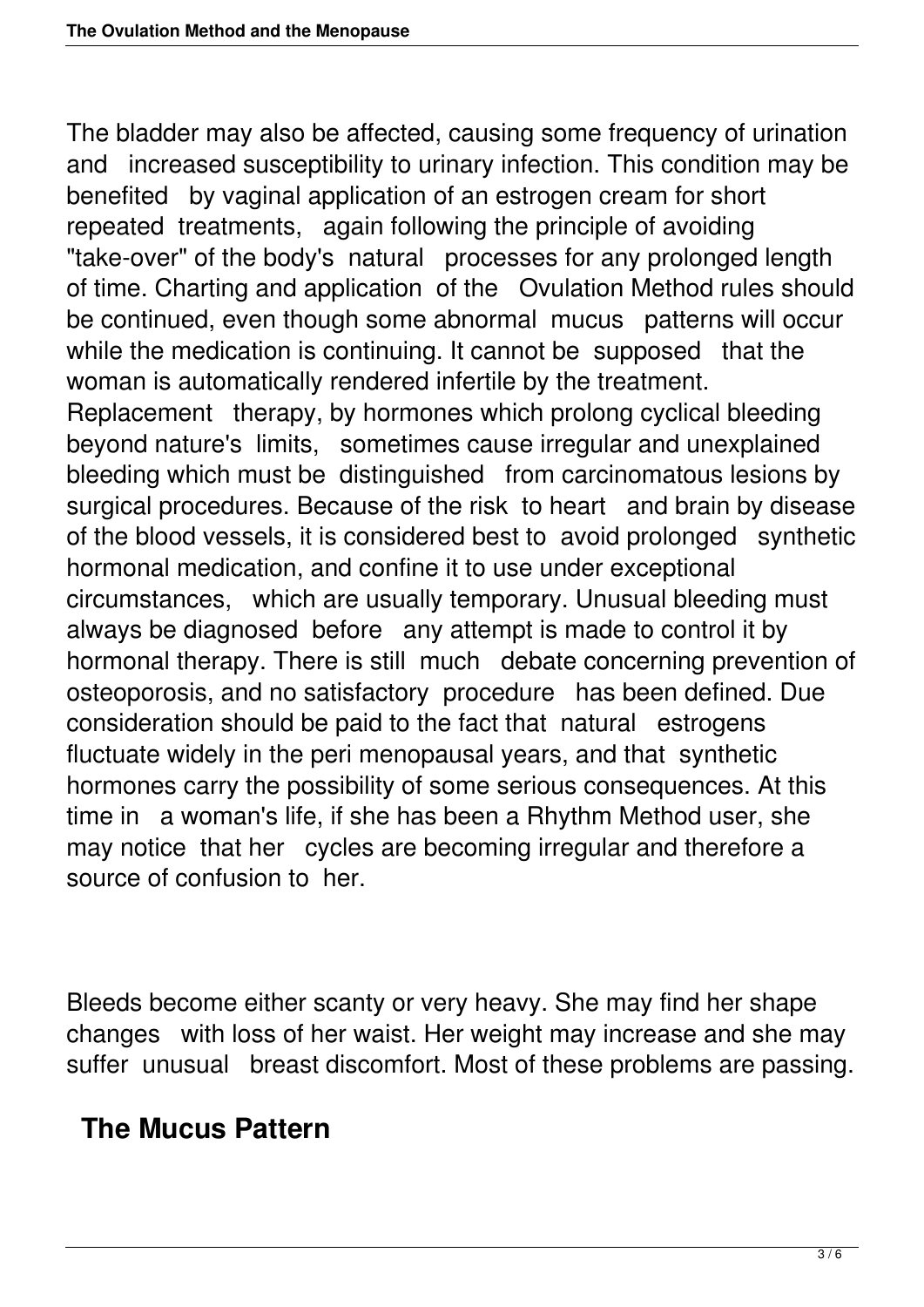A woman may not have been introduced to the Ovulation Method until the climacteric, and may be quite ignorant of her reproductive system. She should be given a simple outline explaining the significance of the cervical mucus. As with all Ovulation Method teaching, the woman is encouraged to keep a simple, clear, neat chart of observations of vulval sensations and appearances of the mucus, if any, made during the day and recorded at night. She is encouraged to make observations, not interpretations. She is taught to think in patterns. The recognition of the infertile pattern is the goal. Everything falls into place when this is achieved. She will come to recognize the infertile pattern, due to failure of the cervix to produce mucus, just as readily as the Basic Infertile Pattern, which is due to estrogens too low to stimulate the cervix, in the pre-ovulatory phase of the cycle.

Application, then, of the Early Day Rules, will give security and freedom. The woman will not be able to tell whether she is ovulating or not. She may do so with or without mucus and sometimes with bleeding. The rules will effectively cover all these events.

Sometimes, too much emphasis is placed on identifying the Peak or the rise in basal body temperature, with resultant confusion and abstinence, when this is no longer possible and the post-ovulatory infertility is no longer identifiable.

If she is an experienced Ovulation Method user, she may report that she ceases to observe mucus any longer, or says that she has more dry days. The observations of changes in sensation become of great importance. Sometimes to emphasize this, we ask for a "blind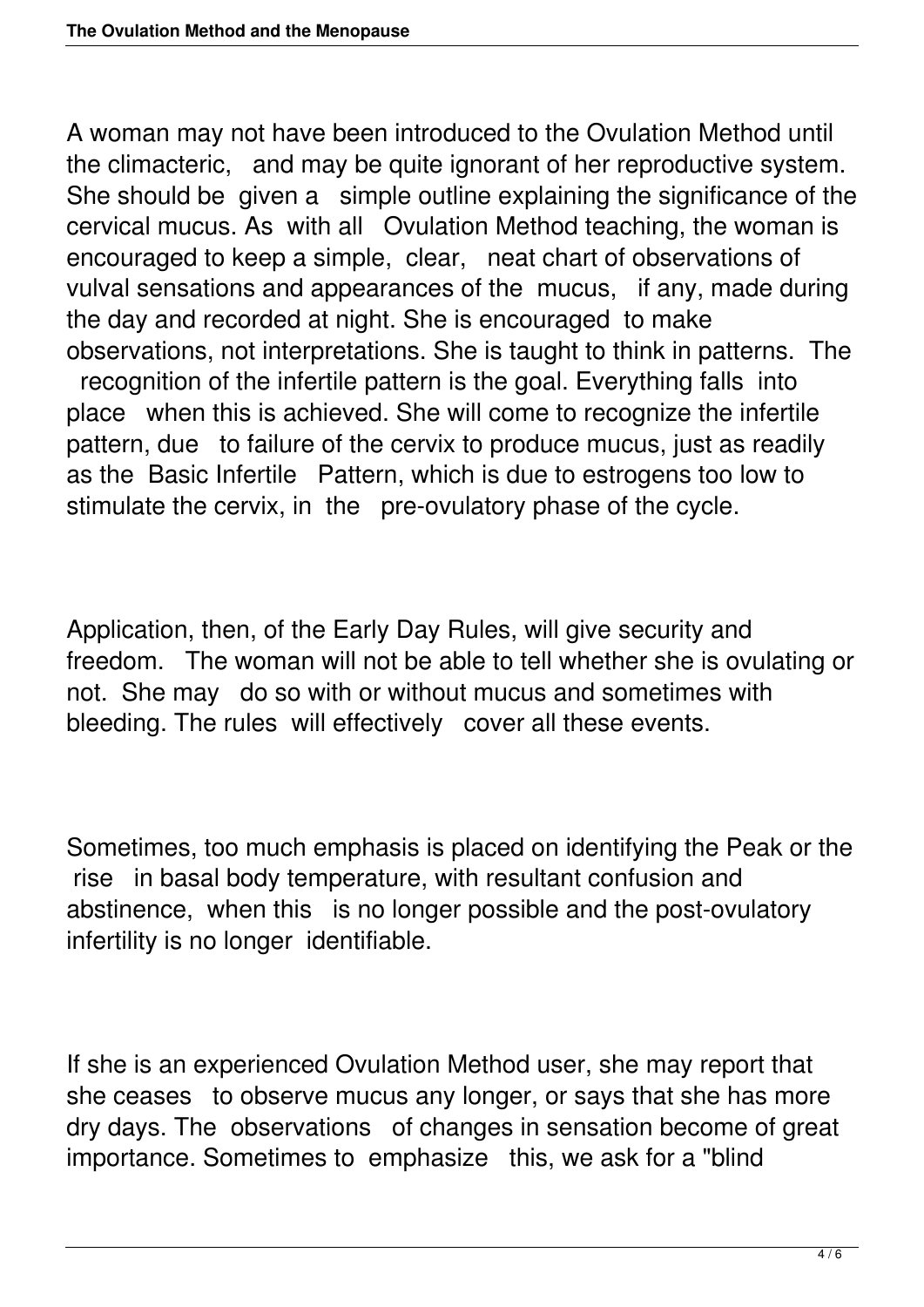woman's chart." There may be some bizarre patterns of mucus which can be explained with patience and the help of an experienced teacher.

The management of fertility regulation is not difficult for the middle-aged woman. The signs of infertility become more and more extended and are easily recognized as an identifiable Basic Infertile Pattern. Each day is assessed as it comes. All the couple needs to know is either "today conception could not occur," or "today conception is possible."

The woman needs support and understanding at this time in her life. Time must be given to explain her physical situation. She needs sympathy in dealing with problems in the family. There may be signs of disharmony in the marriage, due, perhaps to fear of pregnancy, and resistance to her husband may be misinterpreted by him (unless he fully understands the reason), even causing him to make unreasoned demands of her. The role of the husband is of paramount importance. He also must have the situation explained, must know the rules which apply to his wife's record, and realize that his wife needs his love and understanding. She should be encouraged to use the signs of infertility generously to love her husband, as this will engender generosity on his part, enabling her to lose her fear in the assurance of his strong love for her and his consideration and tenderness. This will, at once, dispose of much of her troubles and fears. The restoration of good communication and harmony fill them with joy and peace.

Intercourse, which because it may have been dry and painful has